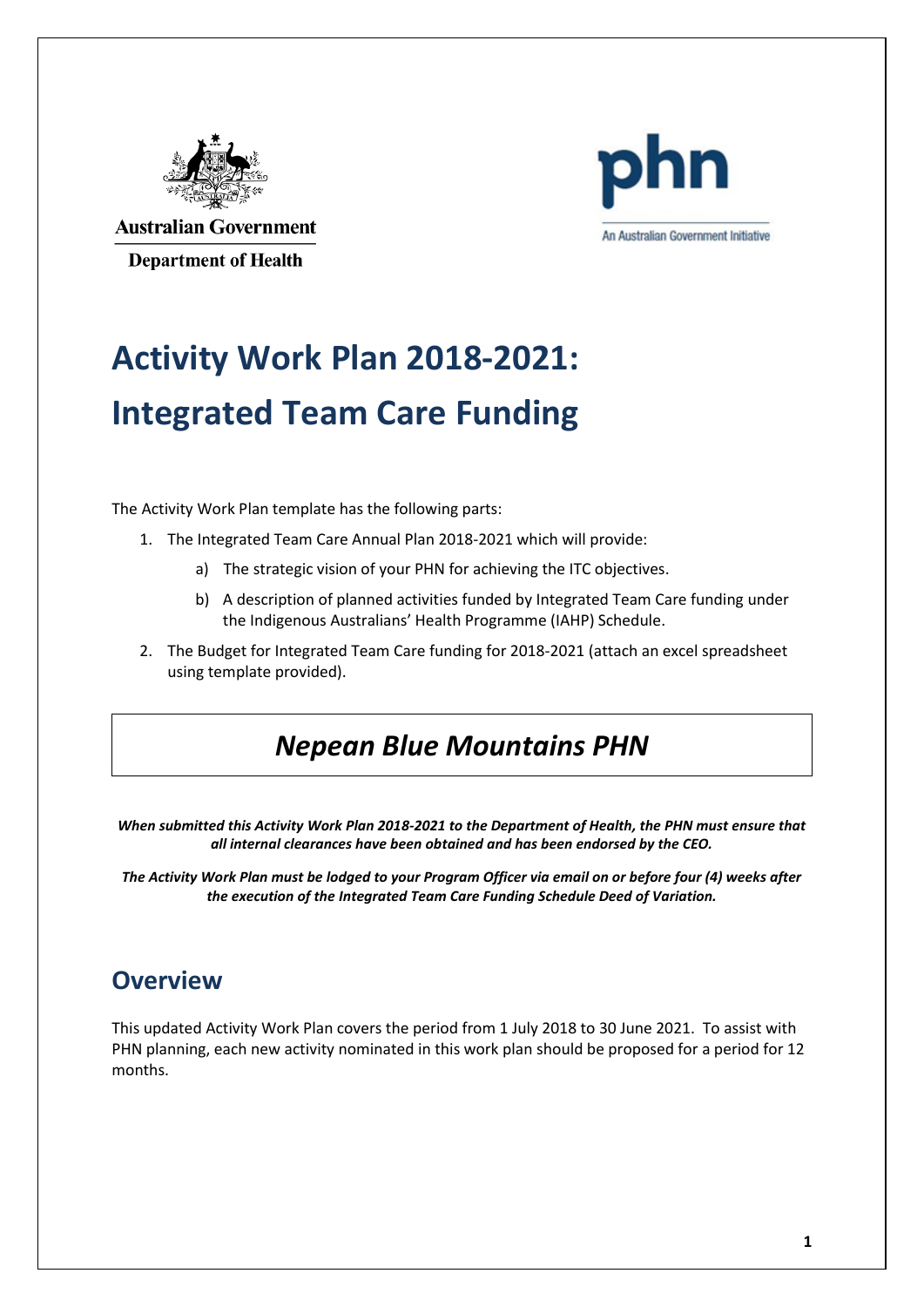## **1. (a) Strategic Vision for Integrated Team Care Funding**

*Please outline, in no more than 500 words, an overview of the PHN's strategic vision for the 12 month period covering this Activity Work Plan. The strategic vision should demonstrate how the PHN will achieve the Integrated Team Care objectives, with reference to Needs Assessment as applicable.*

The strategic vision for the ITC Program subject to this reporting period involves:

- 1. The contract monitoring of the commissioned ITC project including reporting and accountability, and in partnership with the new provider, the provision of implementation support, and,
- 2. The ongoing development of Aboriginal and Torres Strait Islander health models, system capacity and stakeholder engagement through retained Aboriginal Liaison Officer role.

Following the commissioning of the ITC Program in May 2017, the NBMPHN will:

- Facilitate Primary Health and broader health service system capacity building, including cultural competency, improve the uptake of the Indigenous PIP, promote MBS Health Checks, referral pathway development, collaborative service design and delivery, and community capacity building initiatives through the Aboriginal Liaison Officer position;
- Work with the broader health service system to implement systemic changes informed by the ITC Program staff feedback, stakeholder feedback and community engagement and priorities;
- Hold regional forums and activities to build Aboriginal service delivery, cultural competency and mainstream service engagement activities in consultation with the ITC commissioned provider, and community stakeholders; and,
- Build NBMPHN capacity to holistically plan and respond to the health and wellbeing needs and priorities of Aboriginal and Torres Strait Islander people residing in the NBMPHN region,
- Through patient journey mapping with Aboriginal people with chronic conditions inform areas of improvement for health system access working collaboratively with the NBMLHD and health and service providers across the region.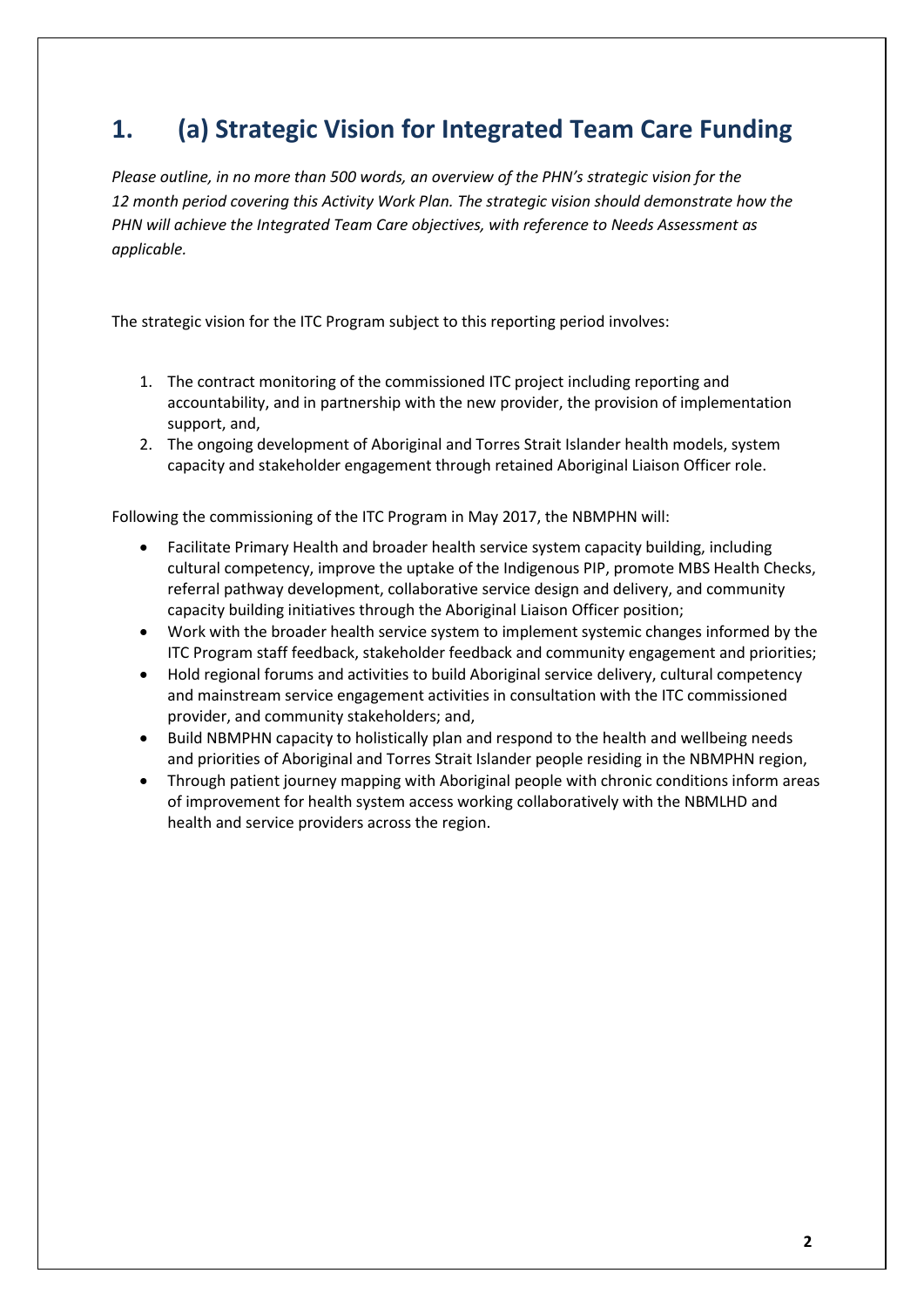# **1. (b) Planned activities funded by the Indigenous Australians' Health Program Schedule for Integrated Team Care Funding**

PHNs must use the table below to outline the activities proposed to be undertaken within the period 2018-2021. These activities will be funded under the IAHP Schedule for Integrated Team Care.

| Proposed Activities - copy and complete the table as many times as necessary to report on each |                                                                                                                                               |  |
|------------------------------------------------------------------------------------------------|-----------------------------------------------------------------------------------------------------------------------------------------------|--|
| activity<br>Existing, Modified, or                                                             | <b>Existing Activity</b>                                                                                                                      |  |
| <b>New Activity</b>                                                                            |                                                                                                                                               |  |
| Start date of ITC                                                                              | 1 May 2017                                                                                                                                    |  |
| activity as fully                                                                              | Re-commissioned from 1 July 2018                                                                                                              |  |
| commissioned                                                                                   |                                                                                                                                               |  |
| Is the PHN working                                                                             |                                                                                                                                               |  |
| with other                                                                                     | Not Applicable                                                                                                                                |  |
| organisations and/or                                                                           |                                                                                                                                               |  |
| pooling resources for                                                                          |                                                                                                                                               |  |
| ITC? If so, how has<br>this been managed?                                                      |                                                                                                                                               |  |
|                                                                                                | The commissioned provider will continue delivery of the ITC program                                                                           |  |
|                                                                                                | through the following service delivery model:                                                                                                 |  |
|                                                                                                | Hawkesbury; Penrith and Lower Mountains will be serviced from<br>$\bullet$<br>the Cranebrook office.                                          |  |
|                                                                                                | Co-location within General Practices in the Lithgow LGA to improve<br>$\bullet$                                                               |  |
|                                                                                                | access to the ITC program and through an outreach model in the                                                                                |  |
| Service delivery and<br>commissioning<br>arrangements                                          | upper Blue Mountains co-located with a local community provider.                                                                              |  |
|                                                                                                | The ITC program will be re-commissioned to the current provider. The<br>contract with the ITC provider ensures that expenditure is within the |  |
|                                                                                                | guidelines of the program. The contract includes KPI reporting                                                                                |  |
|                                                                                                | requirements; contract management meetings and financial reporting                                                                            |  |
|                                                                                                | requirements ensuring the budget line items align with the requirements                                                                       |  |
|                                                                                                | of the grant.                                                                                                                                 |  |
| Decommissioning                                                                                | Not applicable.                                                                                                                               |  |
|                                                                                                |                                                                                                                                               |  |
|                                                                                                | The Decision Framework has included the following:                                                                                            |  |
|                                                                                                | Review of the regional Sharing and Learning Circle consultation                                                                               |  |
|                                                                                                | outcomes that were previously undertaken in each of the 4<br><b>NBMPHN</b> regions;                                                           |  |
|                                                                                                | A market analysis in 2017 of service providers and prospective                                                                                |  |
| <b>Decision framework</b>                                                                      | commissioning opportunities;                                                                                                                  |  |
|                                                                                                | The NBMPHN 2016 and 2017 Needs Assessment and community<br>$\overline{\phantom{0}}$                                                           |  |
|                                                                                                | profiles;                                                                                                                                     |  |
|                                                                                                | Consultation across PHNs to scope existing models and approaches                                                                              |  |
|                                                                                                | to commissioning of ITC through PHN Network meetings;                                                                                         |  |
|                                                                                                | Clinical and consumer input from the NBM Clinical Council and<br>$\overline{\phantom{a}}$                                                     |  |
|                                                                                                | Community Advisory Committee;                                                                                                                 |  |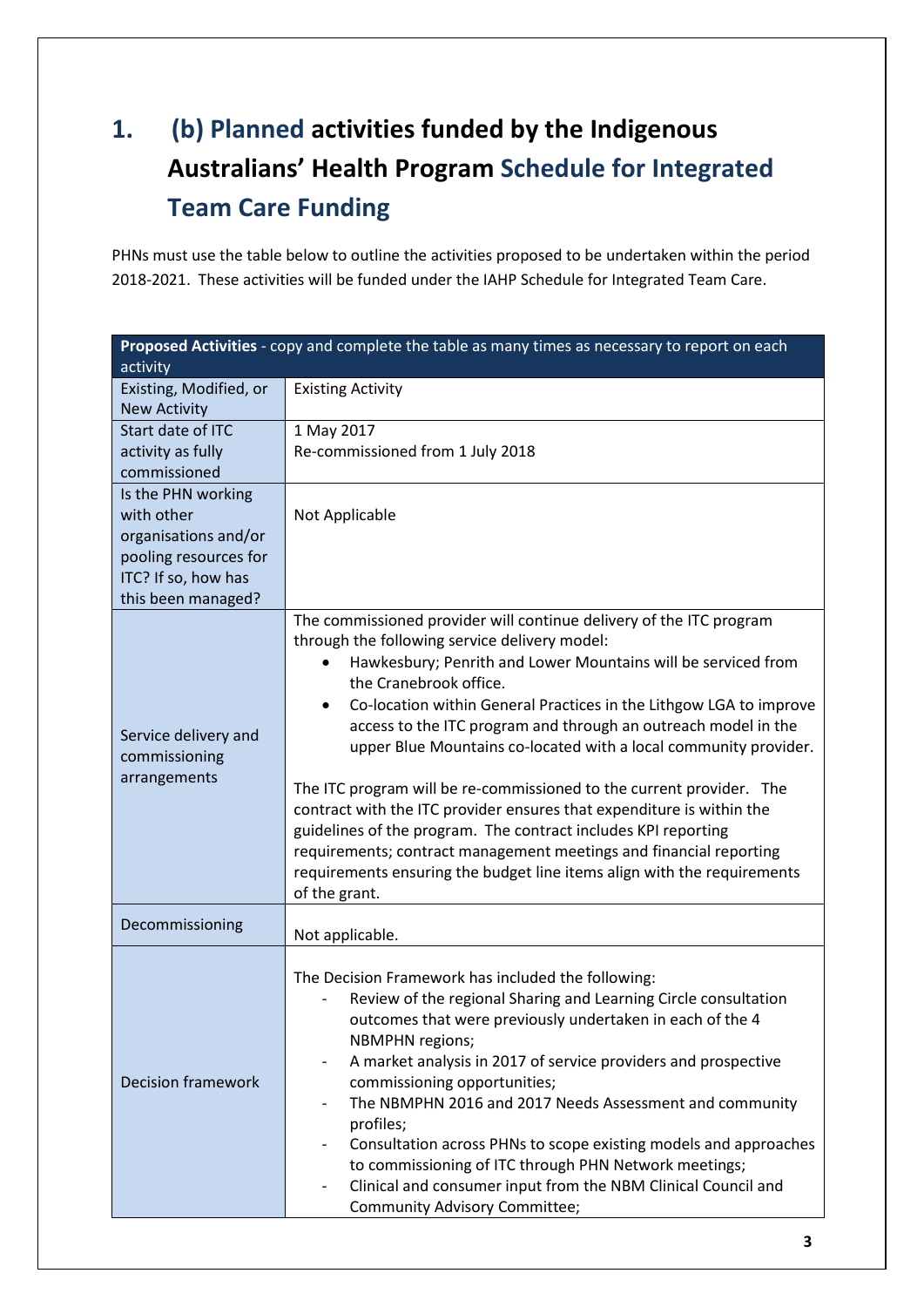|                                 | Ongoing consultation with the Blue Mountains Aboriginal Health<br>Coalition;<br>The 2016 Community Consultation Card Project-this process<br>involved dissemination of 5 consultation cards, requesting<br>community feedback by writing responses on each of the cards.<br>Staff were also able to facilitate and document conversations and<br>ideas with their clients. Over 150 cards were returned, and a<br>report of consultation outcomes was developed and provided to<br>the preferred commissioned agency.<br>Elements of the Decision Framework detailing community and service<br>provision needs and preferences were documented in the EOI and RFP<br>documents and processes, requiring specific response by respective<br>applicants. The successful applicant and current commissioned provider<br>has been able to:<br>Demonstrate prior experience in the delivery of Aboriginal health<br>and community services;<br>Demonstrated history of, and capacity to build, constructive and<br>mutually beneficial relationships with Aboriginal people and<br>communities;<br>Capacity and strategy to deliver ITC services across the 4 PHN<br>$\overline{\phantom{a}}$<br>regional areas, maximising access and consistency across the<br>region;<br>Aboriginal self-determination, empowerment and governance<br>structures and strategies;<br>Willingness and capacity to support and build community capacity<br>through the delivery of services, and in partnership with the PHN.<br>The ITC program has been successfully delivered by the current |
|---------------------------------|----------------------------------------------------------------------------------------------------------------------------------------------------------------------------------------------------------------------------------------------------------------------------------------------------------------------------------------------------------------------------------------------------------------------------------------------------------------------------------------------------------------------------------------------------------------------------------------------------------------------------------------------------------------------------------------------------------------------------------------------------------------------------------------------------------------------------------------------------------------------------------------------------------------------------------------------------------------------------------------------------------------------------------------------------------------------------------------------------------------------------------------------------------------------------------------------------------------------------------------------------------------------------------------------------------------------------------------------------------------------------------------------------------------------------------------------------------------------------------------------------------------------------------------------------------------------------|
|                                 | commissioned provider demonstrating regional coverage for the past 13<br>months with good client outcomes.                                                                                                                                                                                                                                                                                                                                                                                                                                                                                                                                                                                                                                                                                                                                                                                                                                                                                                                                                                                                                                                                                                                                                                                                                                                                                                                                                                                                                                                                 |
|                                 |                                                                                                                                                                                                                                                                                                                                                                                                                                                                                                                                                                                                                                                                                                                                                                                                                                                                                                                                                                                                                                                                                                                                                                                                                                                                                                                                                                                                                                                                                                                                                                            |
| Indigenous sector<br>engagement | The NBMPHN will maintain a component of the ITC IHPO funding to ensure<br>the ongoing engagement and consultation functions of the PHN with the<br>Aboriginal community and health sector. The Aboriginal Liaison Officer<br>works closely with the IHPO role within the commissioned provider and<br>provides:<br>Operational advice and support to the commissioned organisation<br>and ITC staff;<br>Works with mainstream primary care to improve cultural<br>competency;<br>Lead strategic relationship development with Primary Health and<br>key ITC service provider partners;<br>Facilitate sector and community introductions to maximise the<br>effectiveness of the ITC program;<br>Conduct higher-level, strategic community consultations across<br>health domains to identify community health priorities;<br>Lead sector education initiatives, engaging ITC staff as appropriate;<br>Monitor program accountability, compliance and reporting<br>requirements;                                                                                                                                                                                                                                                                                                                                                                                                                                                                                                                                                                                            |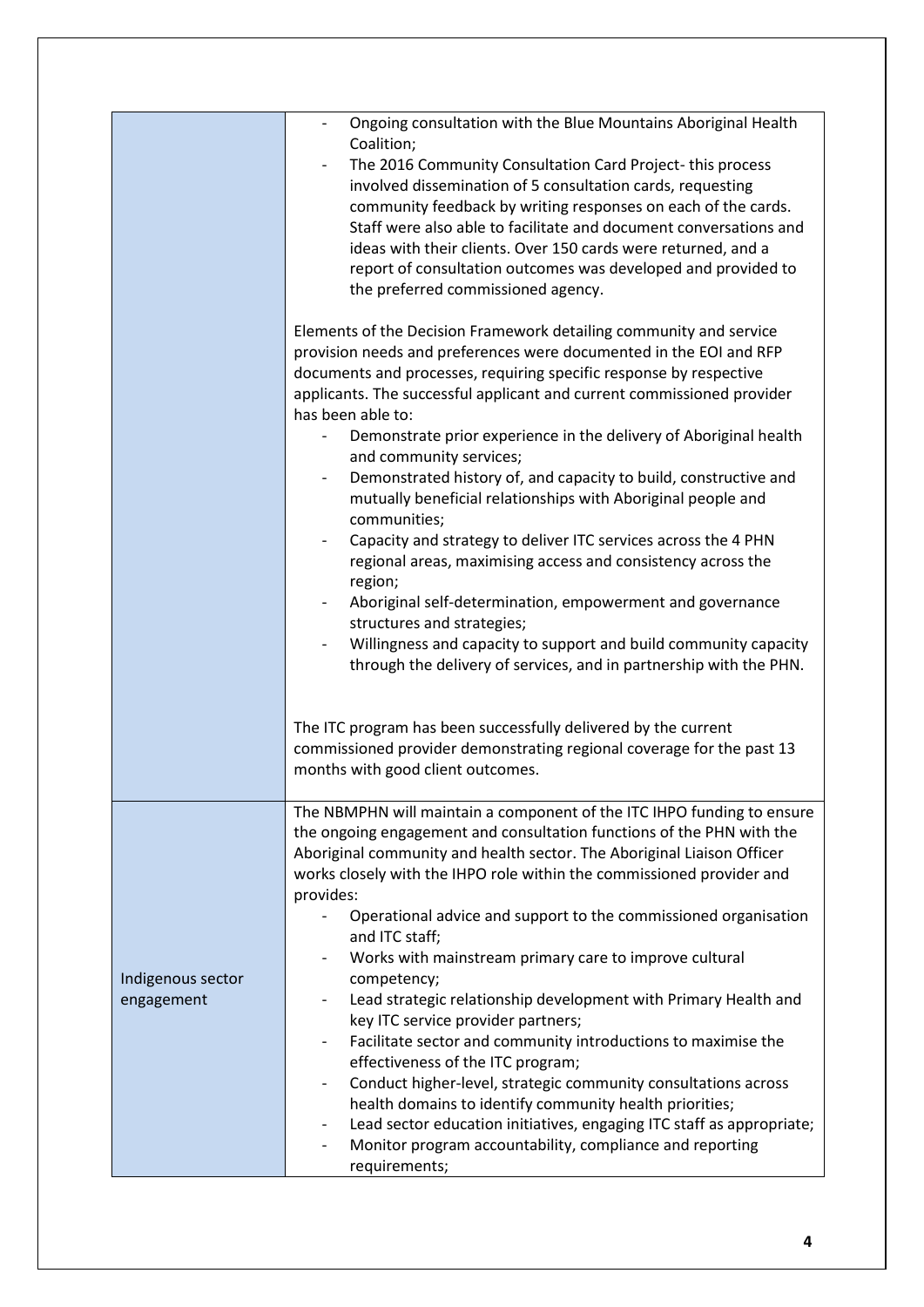|                                            | Provide operational, strategic and cultural advice to the PHN in the<br>design and delivery of Aboriginal health services, in collaboration<br>with the community and key stakeholders.<br>The NBMPHN's Reconciliation Action Plan has been implemented and<br>involves a number of activities focused on Indigenous Sector and<br>community engagement. The RAP formalises NBMPHN's intention to<br>support Aboriginal people and communities in health service delivery, and<br>build capacity in mainstream and Aboriginal organisations to meet the<br>needs of the Aboriginal community.<br>Yes, the NBMPHN Commissioning Framework policy and associated                                                                                                                                                                                                                                                                                                                                                                                                                                                                                                                                                                                                                                                                                                                                                                                                                                                                                                                                                                                                                                                                                                                                                                                                                                                                                                                                                                                                                                                                                                                                                                                                                                                                           |
|--------------------------------------------|------------------------------------------------------------------------------------------------------------------------------------------------------------------------------------------------------------------------------------------------------------------------------------------------------------------------------------------------------------------------------------------------------------------------------------------------------------------------------------------------------------------------------------------------------------------------------------------------------------------------------------------------------------------------------------------------------------------------------------------------------------------------------------------------------------------------------------------------------------------------------------------------------------------------------------------------------------------------------------------------------------------------------------------------------------------------------------------------------------------------------------------------------------------------------------------------------------------------------------------------------------------------------------------------------------------------------------------------------------------------------------------------------------------------------------------------------------------------------------------------------------------------------------------------------------------------------------------------------------------------------------------------------------------------------------------------------------------------------------------------------------------------------------------------------------------------------------------------------------------------------------------------------------------------------------------------------------------------------------------------------------------------------------------------------------------------------------------------------------------------------------------------------------------------------------------------------------------------------------------------------------------------------------------------------------------------------------------|
| <b>Decision framework</b><br>documentation | procedures incorporates the principles of decision framework process.<br>The Reconciliation Action Plan is published and will be available on the<br>NBMPHN website.                                                                                                                                                                                                                                                                                                                                                                                                                                                                                                                                                                                                                                                                                                                                                                                                                                                                                                                                                                                                                                                                                                                                                                                                                                                                                                                                                                                                                                                                                                                                                                                                                                                                                                                                                                                                                                                                                                                                                                                                                                                                                                                                                                     |
| Description of ITC<br>Activity             | The ITC program was successfully implemented in May 2017 in the<br>commissioning of the ITC program and the delivery of this program will<br>continue through re-commissioning of this organisation.<br>The role of the Indigenous Health Program Officer includes team<br>leadership, coordination and management of the ITC program. The role<br>has developed a robust team based approach to the delivery of the<br>program and to ensure geographical coverage. The IHPO will continue to<br>promote the ITC program with the NBMLHD; the health care<br>neighbourhood including primary care and pharmacy providers and<br>provide information about the program across the region.<br>The IHPO retained by the PHN will provide operational and strategic<br>support to build and develop effective health care models and service<br>delivery activities to improve the health and wellbeing of Aboriginal and<br>Torres Strait Islander people and communities. This role will also work<br>closely with Practice Support teams to promote MBS Health Checks and<br>Indigenous PIP and will deliver cultural competency training across the<br>region for mainstream practices including coaching and mentoring in<br>primary care settings to improve cultural safety. The role will provide ITC<br>program monitoring and reporting, support and lead community<br>development activities; provide guidance in organisational planning and<br>needs analysis initiatives and develop and facilitate service system<br>education and capacity building initiatives.<br>The Care Coordinators have developed relationships and will continue to<br>work closely with the GP's across the region to assist Aboriginal people to<br>access the health system and coordinate care.<br>The Aboriginal and Torres Strait Islander Outreach Workers will continue<br>to work closely with the community to improve promotion of MBS Health<br>Assessments; Care Planning and identifying Aboriginal and Torres Strait<br>Islander people who could benefit from improved access to health and<br>supplementary services. The Outreach Workers provide assistance with<br>transport to assist people to attend appointments and provide feedback<br>relating to barriers faced by Aboriginal people when accessing health<br>services. |
| <b>ITC Workforce</b>                       | The number of workers engaged by the commissioned organisation<br>(mainstream service) in each of the ITC Worker categories include:                                                                                                                                                                                                                                                                                                                                                                                                                                                                                                                                                                                                                                                                                                                                                                                                                                                                                                                                                                                                                                                                                                                                                                                                                                                                                                                                                                                                                                                                                                                                                                                                                                                                                                                                                                                                                                                                                                                                                                                                                                                                                                                                                                                                     |